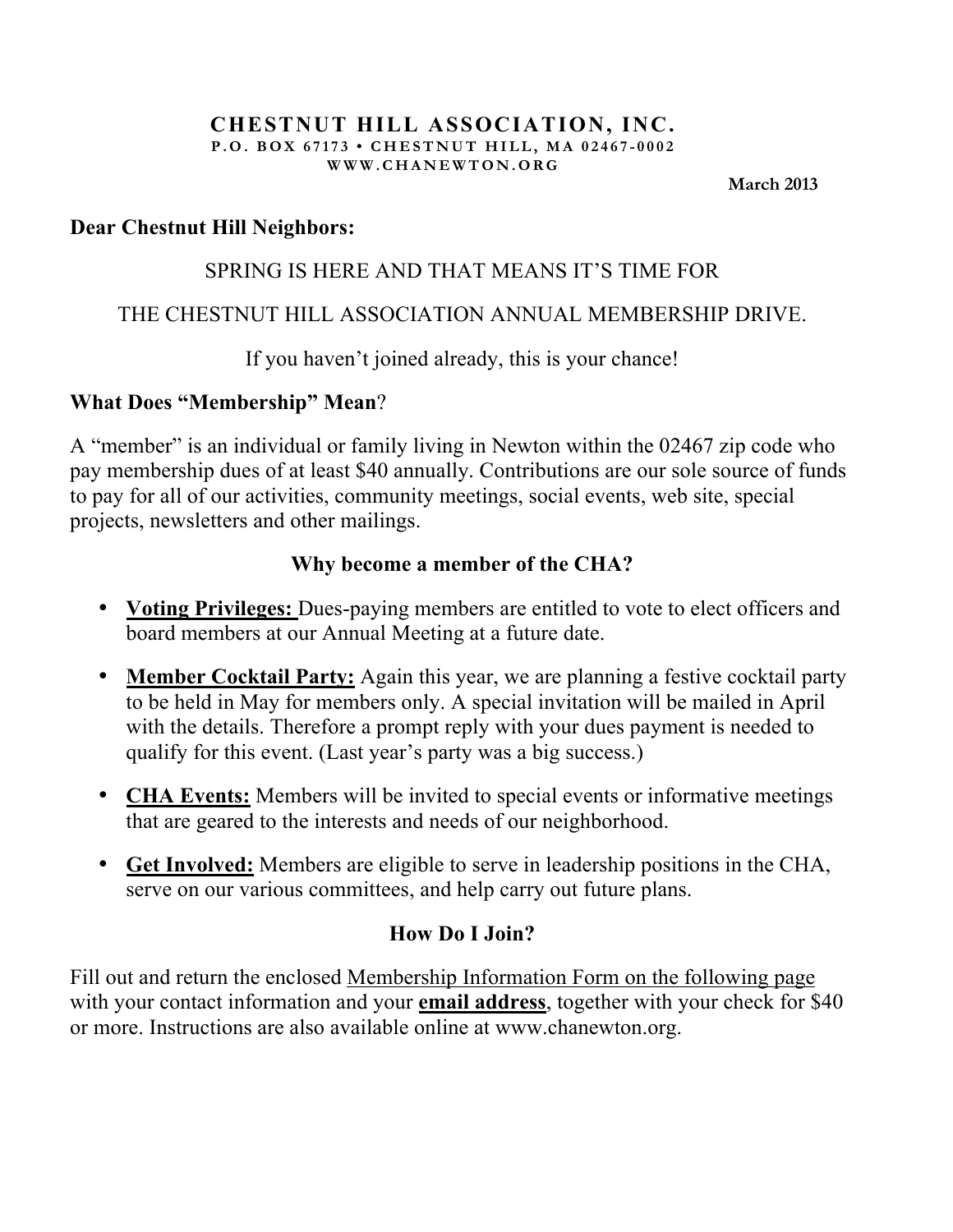### **MEMBERSHIP INFORMATION – CHESTNUT HILL ASSOCIATION**

**Mailing address: Chestnut Hill Association, Box 67173, Chestnut Hill MA 02467**

**NAME(S) ADDRESS\_\_\_\_\_\_\_\_\_\_\_\_\_\_\_\_\_\_\_\_\_\_\_\_\_\_\_\_\_\_\_\_\_\_\_\_\_\_\_\_\_\_\_\_\_\_\_\_\_\_\_\_\_\_\_\_\_\_\_\_\_ CHILDREN/AGES (at same address)\_\_\_\_\_\_\_\_\_\_\_\_\_\_\_\_\_\_\_\_\_\_\_\_\_\_\_\_\_\_\_\_\_\_\_\_\_\_ EMAIL ADDRESS\_\_\_\_\_\_\_\_\_\_\_\_\_\_\_\_\_\_\_\_\_\_\_\_\_\_\_\_\_\_\_\_\_\_\_\_\_\_\_\_\_\_\_\_\_\_\_\_\_\_\_\_\_ TELEPHONE\_\_\_\_\_\_\_\_\_\_\_\_\_\_\_\_\_\_\_\_\_\_\_\_\_\_\_\_\_\_\_\_\_\_\_\_\_\_\_\_\_\_\_\_\_\_\_\_\_\_\_\_\_\_\_\_\_\_** *Information is not shared or sold, but is used only by the CHA*  **Please send us news and other notices of events or meetings:**  By email by US Mail by both **We would like to find out more about volunteer opportunities. Please contact me about the specific activities checked below: Traffic/Parking Social Activities Zoning/Development Website** Finance Membership Communications Community Service

# **DUES PAYMENT: \$40\_\_\_\_\$75\_\_\_\_\$100\_\_\_\_\$150\_\_\_\_OTHER \$\_\_\_\_\_\_\_\_**

The minimum dues level of \$40 qualifies you for membership. We welcome larger donations to help defray the operating costs of the Association. (*Dues payments are not deductible as charitable contributions – sorry*!)

Please return this form to the address at the top of this page. Enclose your check payable to *"Chestnut Hill Association"* by April 30. If we don't receive your dues promptly you may not receive the special invitation to our annual association party planned for May.

We look forward to your reply and participation. If you have any questions, please email dicktucker@hotmail.com or to admin@chanewton.org. THANK YOU.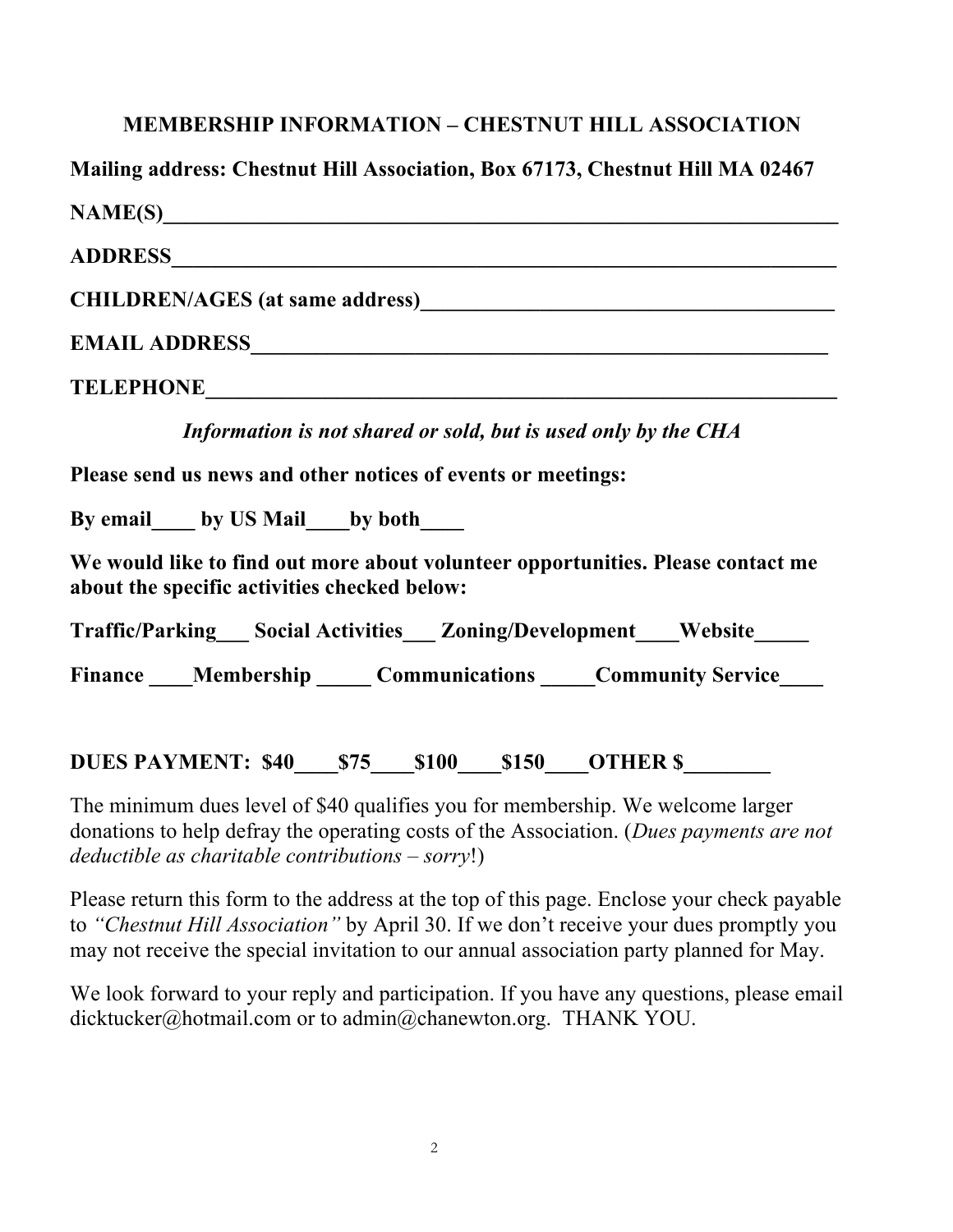# **Neighborhood News**

**CHA Meeting on Public Safety at Church of the Redeemer – Thursday April 4 at 7 p.m. –** We are sponsoring a meeting to discuss issues of safety in the neighborhood, reflecting recent break-ins and holdups. The Newton Police will make a presentation with members of other local law enforcement to answer questions and give advice on steps to be safer in our homes and around the neighborhood. All local schools have been invited as well as Bowen elementary and Boston College. Doors open at 6:30 p.m. and please bring your friends. The public is invited. No charge.

**Houghton Garden Clean-up Day – Saturday, April 6 (Meet inside the gate on Suffolk Road)** Come one, come all to the spring clean-up of our historic neighborhood park, Houghton Garden. Beginning at 9am, we'll be working until around 3pm. Please bring your gloves, long sleeved shirts, hand pruners, and water containers for an opportunity to give back to our community and still have fun in the process. Lunch is provided for all those that toil. For any questions please give Michele Hanss a call at 617-730-8122. This event occurs rain or shine. Muscle building is free.

**Override Passed** – As reported in the press, more than 17,800 Newton voters cast ballots on three proposals to raise taxes on March 12. All three were approved with 54% to 56% "yes" votes, depending upon the question. The City will be investing in school and fire department buildings, roads, sidewalks, teachers, and police officers. Taxes will increase by 50 cents per \$1,000 of assessed valuation; you can check your home's valuation by logging on to the Assessors database at www.newtonma.gov and clicking on "Assessor's Database" on the left side of the home page. Fill in your street address and click "search." The tax increase works out to about \$500 annually on an assessment of \$1,000,000.

**Local Development Projects Underway –** Construction noise continues day and night from Route 9, and traffic is more of a nightmare than usual, thanks to the disruption of construction equipment and alterations to the Route 9 traffic pattern, making way for a new stoplight between Chestnut Hill Square and the Mall at Chestnut Hill. It's surprising that there could be enough interest to build so many new business and retail establishments in Chestnut Hill, but someone must think it's worth the cost.

**Chestnut Hill Square** – The long-delayed project at the former Omni Market site is moving toward completion, but there is a long way to go. New buildings are up and a few tenants are signed up. The largest tenant will be Wegmans supermarket. Others will be Anthropologie (women's clothing), Brio Tuscan Grille, Seasons 52, Equinox Fitness Center, and a medical office building. Opening date is supposed to be fall 2013. We'll see.

**"The Street" formerly known as the Chestnut Hill Shopping Center --** WS Development, owner of the Chestnut Hill Shopping Center has made great progress on its newly reorganized and rebranded mall formerly known as the Chestnut Hill Shopping Center. "The Street," incorporates a number of former stores and restaurants with exciting new tenants. The Sports Club/LA, City Sports, Pottery Barn and Shake Shack are open for business already. Pinkberry, Lululemon Athletica, a cupcake bar, and Showcase Super Lux and Davio's will open later this spring. Tune into thestreetchestnuthill.com for more information and a handy map.

**The Atrium Now the Atrium Center –** Across Route 9, the Atrium Mall has been sold and is being converted to medical office space, now known as the "Atrium Center," as indicated by the large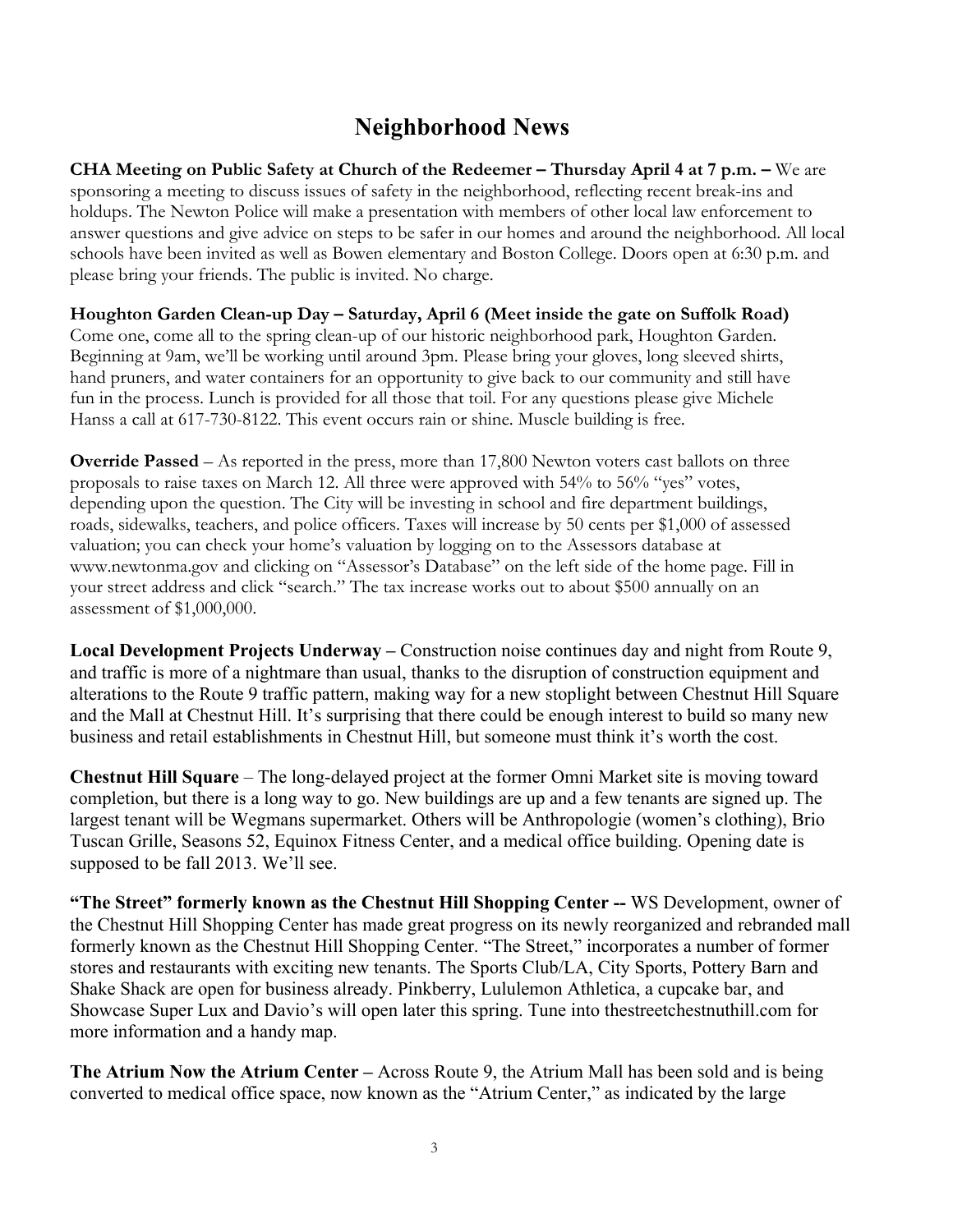billboards at the site. Most of the former retail stores have closed or relocated across Route 9 to the Mall at Chestnut Hill or The Street. If you need office space, they'd like to hear from you.

**Historic Newton's Annual House Tour on Sunday, May 19 – Tickets for the Newton House** Tour go on sale April 1. The tour will take place on Sunday, May 19, from 12 – 5 p.m. Check their website at newtonhistorymuseum.com or call 617-796-1450 for more information.

**Walking Tour Guides Wanted** – Do you want to learn about the history of Chestnut Hill and share it with your neighbors? Historic Newton is looking for volunteers to guide and lead a walking tour of Chestnut Hill this summer. For more information about this opportunity, contact Melissa Westlake by April 1st at mwestlake@newtonma.gov or 617-796-1456.

**Hammond Pond** – The Newton Conservation Committee in July 2012 denied the petition of the MA Department of Conservation & Recreation (DCR) and The Rudyak Family to build the Rudyak Family Floating Walkway. DCR appealed the decision to the MA Department of Environmental Protection., but no decision has been announced yet. We'll post any news or updates on the CHA website.

**Local Real Estate Update –** Recent data from local realtors indicate that the market for homes in our area has really picked up in the past year. In both Newton and Brookline, home prices for completed sales in 2012 were up three to five percent over 2011. The number of sales completed also rose in both locations, but by a wider margin in Newton than Brookline. The median sales price for single family homes was \$1.2 million in Brookline and \$800,000 in Newton. There were many more single family home sales in Newton vs. Brookline, but Brookline had many more condo sales than Newton. Single family homes took longer to sell, but condos moved faster in Brookline.

**Waban Hill Reservoir** – The 5 acre site of the Waban Hill Reservoir located on the north side of Commonwealth Avenue, bounded by Manet Road and Ward Street has been declared surplus property by the MWRA. As such an opportunity may present itself to the City of Newton to purchase this site. An Advisory Committee of abutters, Chestnut Hill and Newton residents have formed a working group and are considering passive and active recreational uses. Their ideas and vision for this site will be presented to the City of Newton in April. Nothing is definite yet, but we'll update the CHA website as we discover more about this evolving issue.

**Opus Dei Project on Suffolk Road** – This renovation/addition at 481 Hammond Street (Opus Dei) is essentially complete outside and is now undergoing interior renovation. This project will likely be complete this coming summer.

**Boston College 2013 Football Schedule –** The 2013 fall schedule includes the following six home games, when special parking rules will be in effect on nearby streets: Games and dates are shown below.

| Saturday August 31 vs. Villanova        | Friday night September 6 at 8 pm vs. Wake Forest |
|-----------------------------------------|--------------------------------------------------|
| Saturday September 28 vs. Florida State | Saturday October 5 vs. Army                      |
| Saturday November 2 vs. Virginia Tech   | Saturday November 16 vs. North Carolina State    |

Game times/TV listings not yet available. More details will be posted on www.bceagles.com/sports.